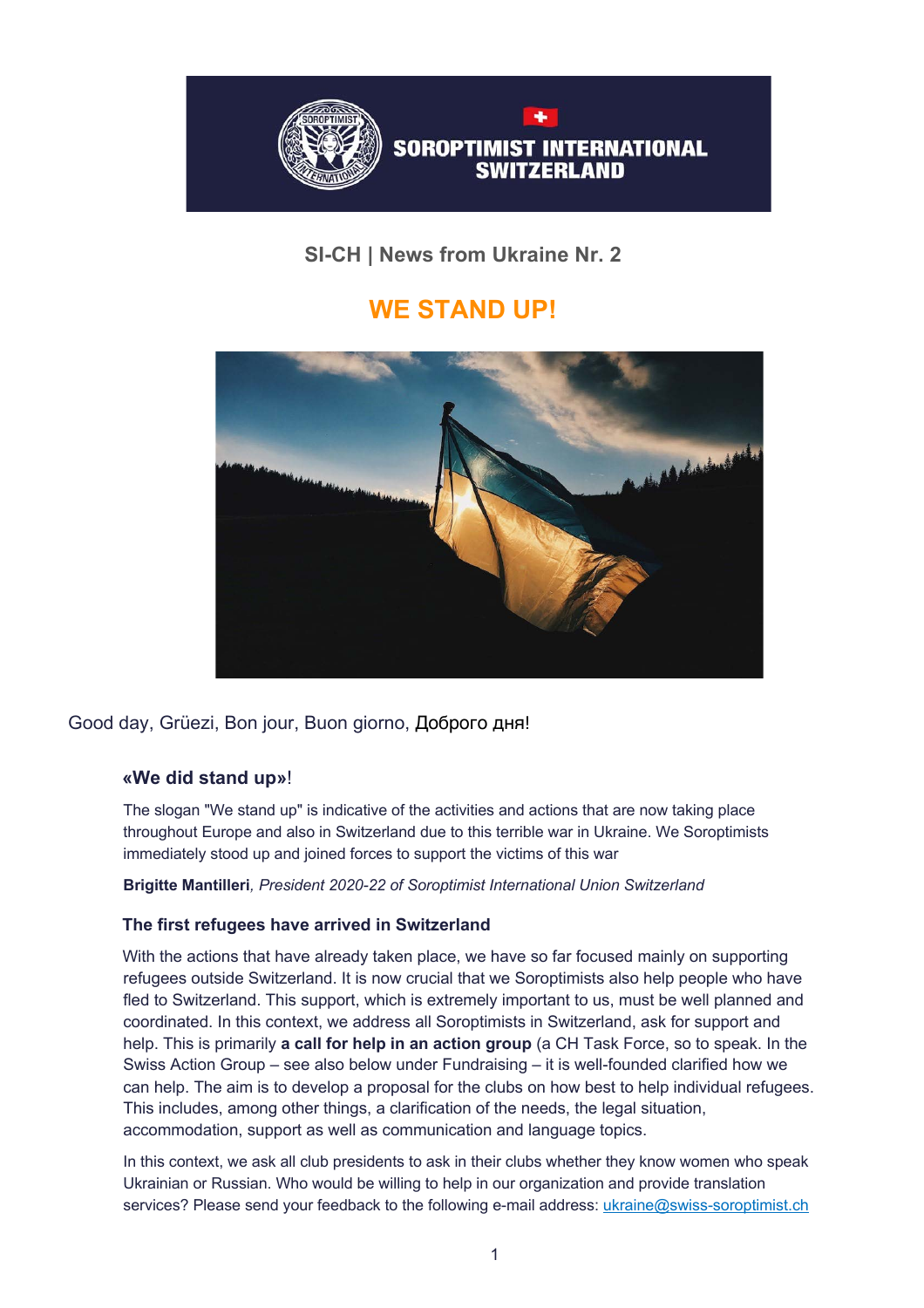#### **Structures: We organize Ukraine aid in the Swiss Union**

As you learned from the first Ukraine Newsletter – the No. 1 news from Ukraine – the Union immediately convened an ad hoc commission at S.I. Union Switzerland level. Almost every day, it strives to coordinate and optimize the aid. We have built up structures within our CH organization that help to make our solidarity with the war-affected people from Ukraine effective and sustainable. The fact that many people trust us is shown by the high volume of donations. As of the end of March 2022, donations of CHF 250,000 were received by the Ukraine Aid Account "We stand up". The ad hoc Commissioners are fully aware of the responsibility that this generous support entails. We would therefore like to inform you briefly. In addition to the information on how the donations have been used so far, we also give an insight into the work and organization of the Commission.

#### **Cooperation with SIE (European Federation) and other SI country organizations**

It has become clear how important a coordinated approach is at all levels of the Sorop organization. Transnational cooperation will therefore be intensified. Carolien Demey, our SIE President, has convened a SIE Task Force for this purpose. The surrounding country organizations, which are not directly adjacent to Ukraine, are represented in it, including Switzerland. Members of the SIE Task Force assume coordination and communication responsibility for the severely affected areas (Ukraine, Poland, Moldova, Romania, Slovakia, etc.).

#### **In principle, this ensures that all countries and clubs that need help and support refugees are also taken into account.**

The S.I. Union Switzerland is responsible for Ukraine and Poland together with the SIE President Extension Alice Evan from Luxembourg. We are also responsible for the 78 Ukrainian Sorop sisters, regardless of where they are. We are currently trying to get in touch with all these Soroptimists and to support them in the best possible way.

On March 30, 2022, a first meeting with the club president Mariya from the Club Kiev took place. She fled to Switzerland with part of her family. With the clothes, hygiene articles and a monetary donation of 500 SFr., we have given her a great pleasure.



*Mariya, President S.I. Club Kiew, 2. v.l. with her daughter and visitors from the Swiss Union: Claudia Meister and Sina Stiffler, appointee for Ukraine*

In consultation with the SIE Task Force and aware that Moldova is one of the poorest countries in Europe and yet has taken in many refugees, two Sorop clubs in this country have already been supported with 10,000 euros.

#### **We help those directly affected in the Ukraine!**

Despite increasing dangers and bureaucratic hurdles at customs, the weekly transfers we make to an account in Poland help our guarantors in Ukraine. Aid supplies that have become scarce are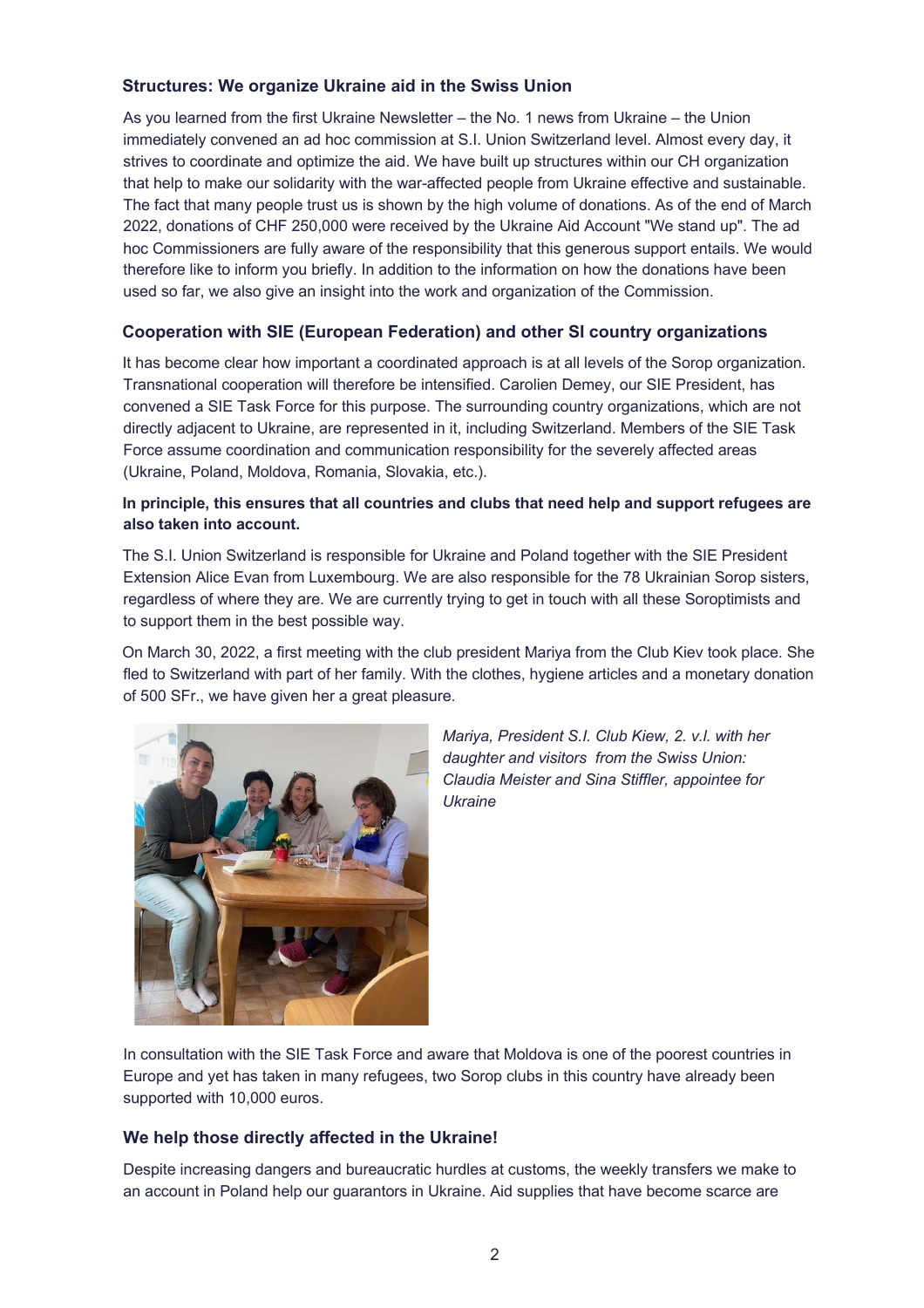procured and distributed to the needy in Lviv. Rising prices unfortunately also exacerbate the hardship.

On March 25, 2022, an **aid transport** sponsored by Sorop under the direction of the relief organization "Hilfswerk-Ukraine" with medical supplies left Switzerland for Ukraine. The joint goals of both organizations as well as the coordinated, targeted emergency aid in Ukraine can thus be implemented in the best possible way.





*Relief organization "Hilfswerk Ukraine" with Jürg Streuli's crew before departure with our goods, the range of Soroptimists are ready*



As reported in the News from Ukraine No. 1, a truck with medical supplies has also started from Ticino, organized by Governor Jolanta Jozefowski. On March 28, 2022, Chauffeuse Monika handed over the delivery to our guarantors at the Polish border in Przemys..

Already on the following day, Soroptimist Nataliya had taken care of the distribution of medical supplies to hospitals as well as the necessary things to refugees! A second transport will follow in the next few days!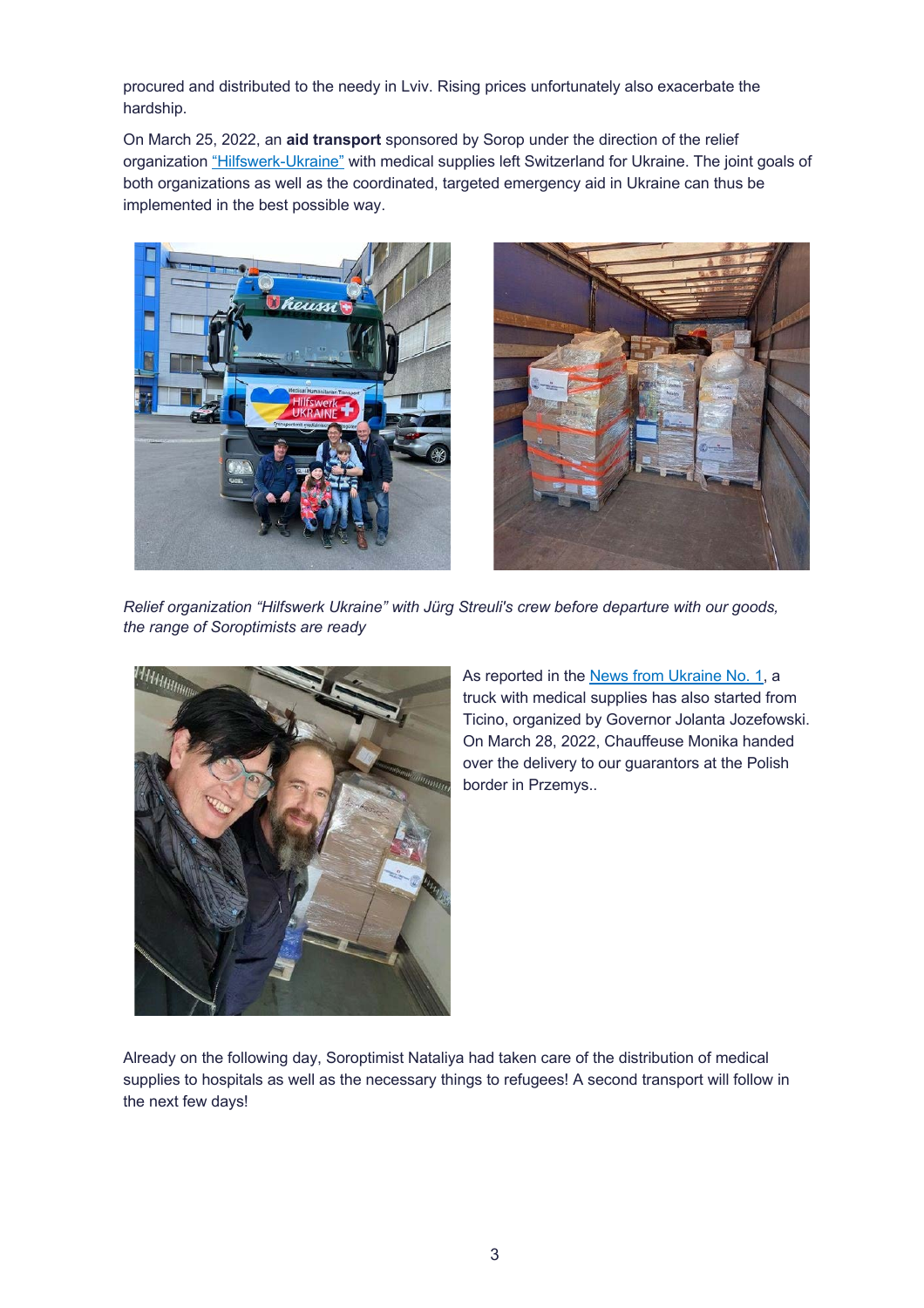



*Food parcels for refugees in Lviv/Sumy.*

#### **As of 29 March 2022, CHF 125,000 has already been used for the above-mentioned purpose of "direct aid to Ukraine". Our help and support in Poland**

#### **Our help and support in Poland**

The soroptimist network also supports people who are currently in Poland. Members of the Ad Hoc Commission are in close contact with the Polish Union and individual Polish clubs. So far, our support has been limited to financial aid. To date, we have supported the clubs in Poland with 15,000 euros. In order to support the Polish women in their help for the refugees in the best possible way, we will intensify our cooperation.



## **Fundraising**

#### **Activities in the Clubs**

We know of some great promotions at the club level in Switzerland. The actions are coordinated by **President-elect Catherine Schuppli**. Information on this will follow by e-mail to the club presidents and to the secretaries of the clubs. It is important that ideas can be collected and a know-how transfer can take place as quickly as possible. In order to scale, we want to make these ideas accessible to all clubs. Similar to the orange day information, we will set up a database in which the activities are explained and described. We would like to mention some of